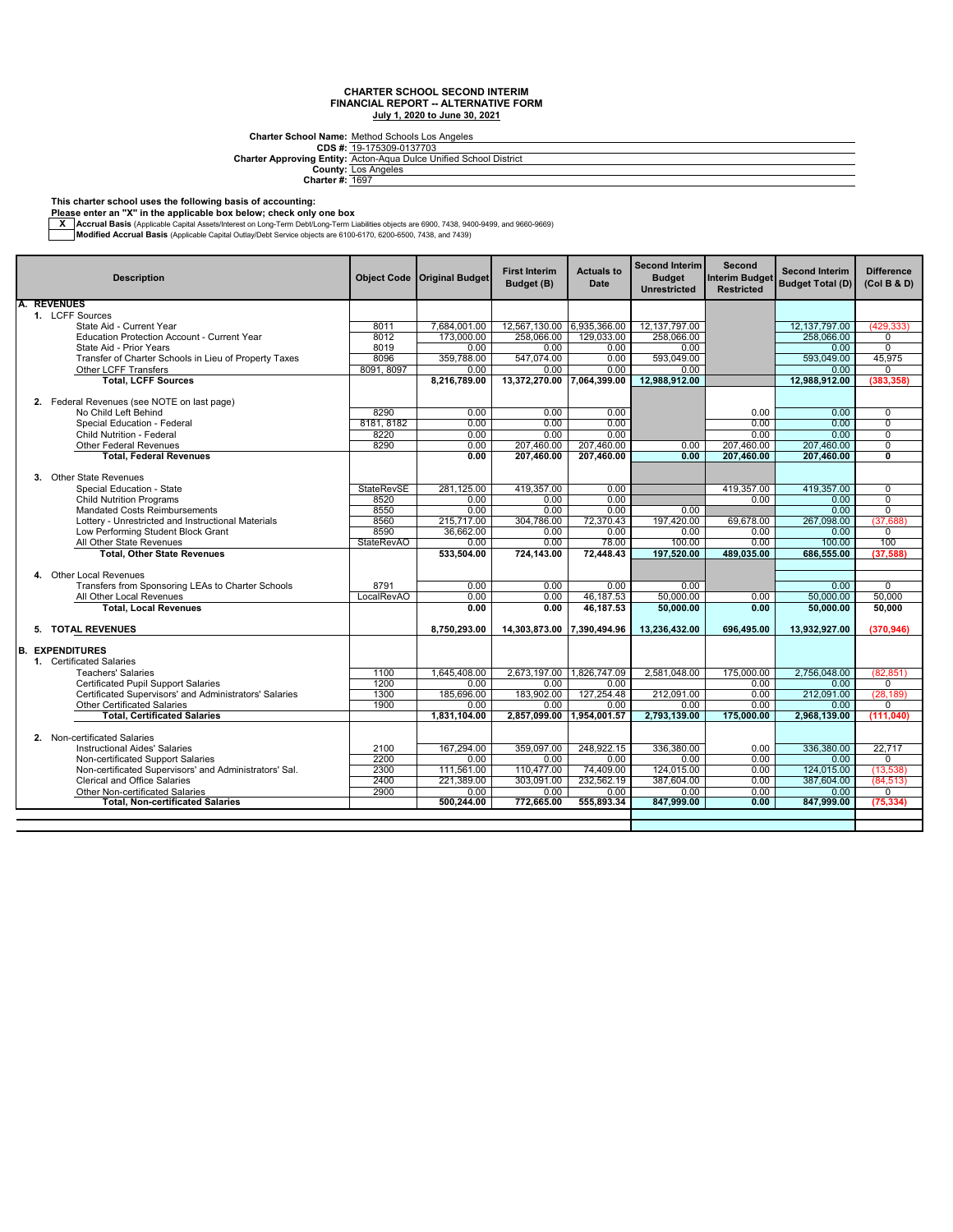**Charter School Name:** Method Schools Los Angeles

| CDS #: 19-175309-0137703                                                           |             |                             |                                    |                                  |                                                               |                                                      |                                                  |                                  |
|------------------------------------------------------------------------------------|-------------|-----------------------------|------------------------------------|----------------------------------|---------------------------------------------------------------|------------------------------------------------------|--------------------------------------------------|----------------------------------|
| <b>Description</b>                                                                 |             | Object Code Original Budget | <b>First Interim</b><br>Budget (B) | <b>Actuals to</b><br><b>Date</b> | <b>Second Interim</b><br><b>Budget</b><br><b>Unrestricted</b> | Second<br><b>Interim Budget</b><br><b>Restricted</b> | <b>Second Interim</b><br><b>Budget Total (D)</b> | <b>Difference</b><br>(Col B & D) |
| 3. Employee Benefits                                                               |             |                             |                                    |                                  |                                                               |                                                      |                                                  |                                  |
| <b>STRS</b>                                                                        | 3101-3102   | 0.00                        | 0.00                               | 0.00                             | 0.00                                                          | 0.00                                                 | 0.00                                             | 0                                |
| <b>PERS</b>                                                                        | 3201-3202   | 0.00                        | 0.00                               | 0.00                             | 0.00                                                          | 0.00                                                 | 0.00                                             | $\overline{0}$                   |
| OASDI / Medicare / Alternative                                                     | 3301-3302   | 178,348.00                  | 277,947.00                         | 185,679.93                       | 287,181.00                                                    | 13,563.00                                            | 300,744.00                                       | (22, 797)                        |
| <b>Health and Welfare Benefits</b>                                                 | 3401-3402   | 279,138.00                  | 496,884.00                         | 143,542.02                       | 214,237.00                                                    | 25,000.00                                            | 239,237.00                                       | 257,647                          |
|                                                                                    |             |                             |                                    |                                  |                                                               |                                                      |                                                  |                                  |
| Unemployment Insurance                                                             | 3501-3502   | 61,212.00                   | 68,860.00                          | 46,040.80                        | 73,766.00                                                     | 2,625.00                                             | 76,391.00                                        | (7, 531)                         |
| <b>Workers' Compensation Insurance</b>                                             | 3601-3602   | 34,970.00                   | 54,446.00                          | 37,741.52                        | 58,528.00                                                     | 4,375.00                                             | 62,903.00                                        | (8, 457)                         |
| <b>Retiree Benefits</b>                                                            | 3701-3702   | 0.00                        | 0.00                               | 0.00                             | 0.00                                                          | 0.00                                                 | 0.00                                             | 0                                |
| PERS Reduction (for revenue limit funded schools)                                  | 3801-3802   | 0.00                        | 0.00                               | 0.00                             | 0.00                                                          | 0.00                                                 | 0.00                                             | $\overline{0}$                   |
| Other Employee Benefits                                                            | 3901-3902   | 116,567.00                  | 168,988.00                         | 28,437.86                        | 38,646.00                                                     | 8,750.00                                             | 47,396.00                                        | 121,592                          |
| <b>Total, Employee Benefits</b>                                                    |             | 670,235.00                  | 1,067,125.00                       | 441.442.13                       | 672.358.00                                                    | 54.313.00                                            | 726,671.00                                       | 340.454                          |
|                                                                                    |             |                             |                                    |                                  |                                                               |                                                      |                                                  |                                  |
| 4. Books and Supplies                                                              |             |                             |                                    |                                  |                                                               |                                                      |                                                  |                                  |
| Approved Textbooks and Core Curricula Materials                                    | 4100        | 362,040.00                  | 962,040.00                         | 492,653.70                       | 538,985.00                                                    | 207,460.00                                           | 746,445.00                                       | 215,595                          |
| Books and Other Reference Materials                                                | 4200        | 45.000.00                   | 295,000.00                         | 254,677.49                       | 385,875.00                                                    | 0.00                                                 | 385.875.00                                       | (90, 875)                        |
| Materials and Supplies                                                             | 4300        | 56,751.00                   | 90,000.00                          | 59,165.97                        | 20,322.00                                                     | 69,678.00                                            | 90,000.00                                        | $\overline{0}$                   |
| Noncapitalized Equipment                                                           | 4400        | 72,000.00                   | 158,000.00                         | 114,907.20                       | 114,956.00                                                    | 65,044.00                                            | 180,000.00                                       | (22,000)                         |
| Food                                                                               | 4700        | 0.00                        | 0.00                               | 0.00                             | 0.00                                                          | 0.00                                                 | 0.00                                             | 0                                |
| <b>Total, Books and Supplies</b>                                                   |             | 535,791.00                  | 1,505,040.00                       | 921,404.36                       | 1,060,138.00                                                  | 342,182.00                                           | 1,402,320.00                                     | 102,720                          |
|                                                                                    |             |                             |                                    |                                  |                                                               |                                                      |                                                  |                                  |
| 5. Services and Other Operating Expenditures<br>Subagreeemnts for Services         | 5100        | 0.00                        | 0.00                               | 0.00                             | 0.00                                                          | 0.00                                                 |                                                  |                                  |
|                                                                                    |             |                             |                                    |                                  |                                                               |                                                      |                                                  |                                  |
| <b>Travel and Conferences</b>                                                      | 5200        | 42,000.00                   | 42,000.00                          | 29,659.99                        | 49,750.00                                                     | 0.00                                                 | 49,750.00                                        | (7,750)                          |
| Dues and Memberships                                                               | 5300        | 3,600.00                    | 3.600.00                           | 4,922.52                         | 7.500.00                                                      | 0.00                                                 | 7,500.00                                         | (3,900)                          |
| Insurance                                                                          | 5400        | 15,000.00                   | 40,000.00                          | 24,635.16                        | 40,000.00                                                     | 0.00                                                 | 40,000.00                                        | $\overline{0}$                   |
| Operations and Housekeeping Services                                               | 5500        | 3,000.00                    | 10,000.00                          | 3,809.66                         | 10,500.00                                                     | 0.00                                                 | 10,500.00                                        | (500)                            |
| Rentals, Leases, Repairs, and Noncap. Improvements                                 | 5600        | 252,000.00                  | 252,000.00                         | 127,231.92                       | 195,000.00                                                    | 0.00                                                 | 195,000.00                                       | 57,000                           |
| Professional/Consulting Services and Operating Expend.                             | 5800        | 665,241.00                  | 709,452.00                         | 356.201.36                       | 610,282.00                                                    | 125,000.00                                           | 735,282.00                                       | (25, 830)                        |
| Communications                                                                     | 5900        | 40,600.00                   | 55,600.00                          | 41,412.68                        | 70,000.00                                                     | 0.00                                                 | 70,000.00                                        | (14, 400)                        |
| <b>Total, Services and Other Operating Expenditures</b>                            |             | 1,021,441.00                | 1,112,652.00                       | 587,873.29                       | 983,032.00                                                    | 125,000.00                                           | 1,108,032.00                                     | 4,620                            |
|                                                                                    |             |                             |                                    |                                  |                                                               |                                                      |                                                  |                                  |
| 6. Capital Outlay                                                                  |             |                             |                                    |                                  |                                                               |                                                      |                                                  |                                  |
| (Objects 6100-6170, 6200-6500 for modified                                         |             |                             |                                    |                                  |                                                               |                                                      |                                                  |                                  |
| accrual basis only)                                                                |             |                             |                                    |                                  |                                                               |                                                      |                                                  |                                  |
| Land and Land Improvements                                                         | 6100-6170   | 0.00                        | 0.00                               | 0.00                             | 0.00                                                          | 0.00                                                 | 0.00                                             | 0                                |
|                                                                                    |             |                             |                                    |                                  |                                                               |                                                      |                                                  |                                  |
| Buildings and Improvements of Buildings                                            | 6200        | 0.00                        | 0.00                               | 0.00                             | 0.00                                                          | 0.00                                                 | 0.00                                             | 0                                |
| Books and Media for New School Libraries or Major<br>Expansion of School Libraries | 6300        | 0.00                        | 0.00                               | 0.00                             | 0.00                                                          | 0.00                                                 | 0.00                                             | 0                                |
| Equipment                                                                          | 6400        | 0.00                        | 0.00                               | 0.00                             | 0.00                                                          | 0.00                                                 | 0.00                                             | $\overline{0}$                   |
| <b>Equipment Replacement</b>                                                       | 6500        | 0.00                        | 0.00                               | 0.00                             | 0.00                                                          | 0.00                                                 | 0.00                                             | 0                                |
| Depreciation Expense (for accrual basis only)                                      | 6900        | 0.00                        | 0.00                               | 0.00                             | 0.00                                                          | 0.00                                                 | 0.00                                             | 0                                |
| Total, Capital Outlay                                                              |             | 0.00                        | 0.00                               | 0.00                             | 0.00                                                          | 0.00                                                 | 0.00                                             | $\overline{0}$                   |
|                                                                                    |             |                             |                                    |                                  |                                                               |                                                      |                                                  |                                  |
| 7. Other Outgo                                                                     |             |                             |                                    |                                  |                                                               |                                                      |                                                  |                                  |
| Tuition to Other Schools                                                           | 7110-7143   | 0.00                        | 0.00                               | 0.00                             | 0.00                                                          | 0.00                                                 | 0.00                                             | 0                                |
|                                                                                    | 7211-7213   |                             |                                    | 0.00                             | 0.00                                                          | 0.00                                                 | 0.00                                             | $\overline{0}$                   |
| Transfers of Pass-Through Revenues to Other LEAs                                   |             | 0.00                        | 0.00                               | 0.00                             |                                                               |                                                      |                                                  | $\overline{0}$                   |
| Transfers of Apportionments to Other LEAs - Spec. Ed.                              | 7221-7223SE | 0.00                        | 0.00                               |                                  | 0.00                                                          | 0.00                                                 | 0.00                                             |                                  |
| Transfers of Apportionments to Other LEAs - All Other                              | 7221-7223AO | 0.00                        | 0.00                               | 0.00                             | 0.00                                                          | 0.00                                                 | 0.00                                             | 0                                |
| All Other Transfers                                                                | 7280-7299   | 0.00                        | 0.00                               | 0.00                             | 0.00                                                          | 0.00                                                 | 0.00                                             | $\overline{0}$                   |
| Debt Service:                                                                      |             |                             |                                    |                                  |                                                               |                                                      |                                                  |                                  |
| Interest                                                                           | 7438        | 0.00                        | 0.00                               | 0.00                             | 0.00                                                          | 0.00                                                 | 0.00                                             | $\Omega$                         |
| Principal (for modified accrual basis only)                                        | 7439        | 0.00                        | 0.00                               | 0.00                             | 0.00                                                          | 0.00                                                 | 0.00                                             | 0                                |
| Total, Other Outgo                                                                 | 0.00        | 0.00                        | 0.00                               | 0.00                             | 0.00                                                          | 0.00                                                 | 0                                                |                                  |
| 8. TOTAL EXPENDITURES                                                              |             | 4,558,815.00                | 7,314,581.00 4,460,614.69          |                                  | 6,356,666.00                                                  | 696,495.00                                           | 7,053,161.00                                     | 261,420                          |
|                                                                                    |             |                             |                                    |                                  |                                                               |                                                      |                                                  |                                  |
| C. EXCESS (DEFICIENCY) OF REVENUES OVER EXPEND.                                    |             |                             |                                    |                                  |                                                               |                                                      |                                                  |                                  |
| BEFORE OTHER FINANCING SOURCES AND USES (A5-B8)                                    |             | 4,191,478.00                | 6,989,292.00 2,929,880.27          |                                  | 6,879,766.00                                                  | 0.00                                                 | 6,879,766.00                                     |                                  |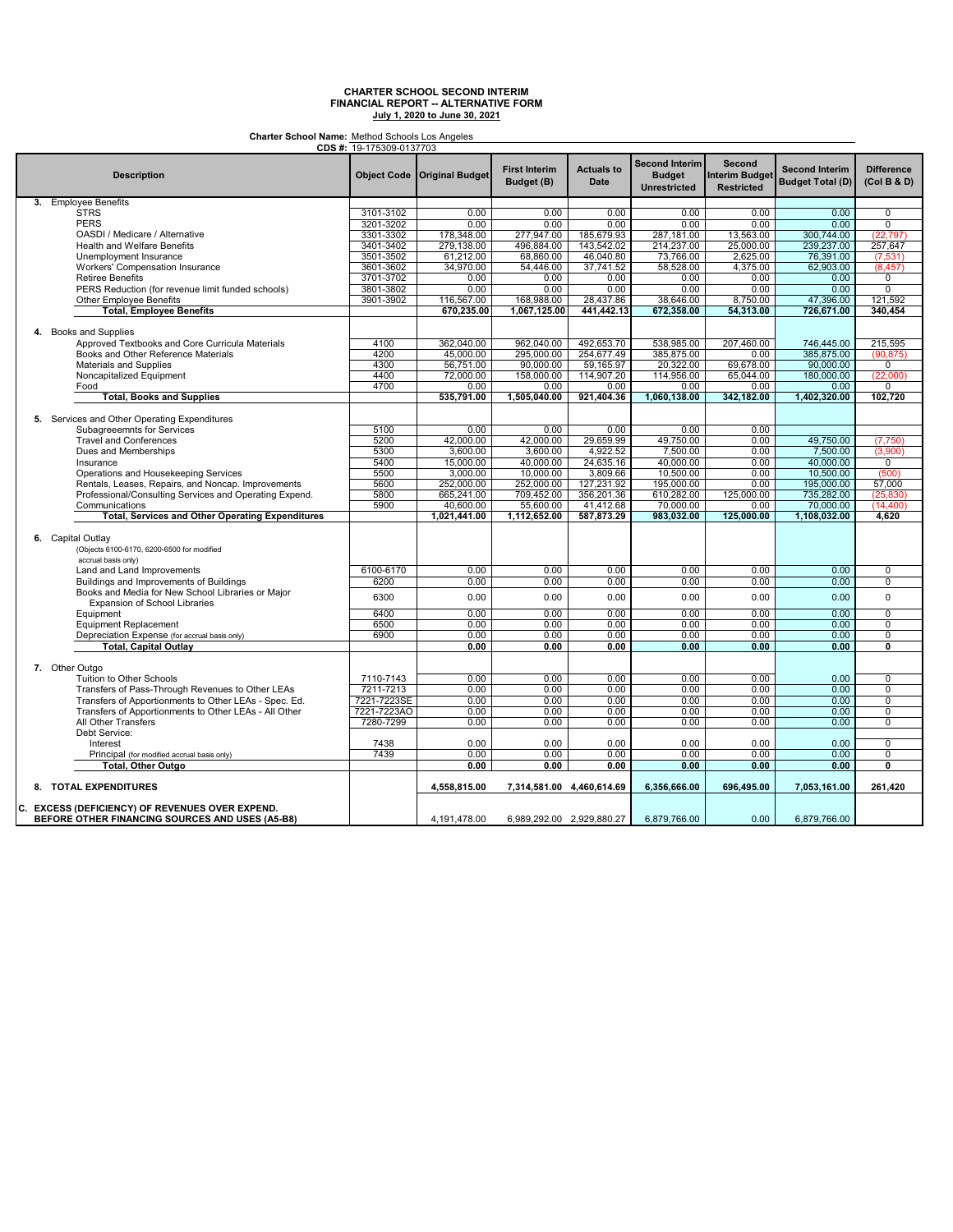**Charter School Name:** Method Schools Los Angeles

|                    | CDS #: 19-175309-0137703                                                     |            |                                      |                                    |                                  |                                                               |                                                      |                                                  |                                  |
|--------------------|------------------------------------------------------------------------------|------------|--------------------------------------|------------------------------------|----------------------------------|---------------------------------------------------------------|------------------------------------------------------|--------------------------------------------------|----------------------------------|
| <b>Description</b> |                                                                              |            | <b>Object Code   Original Budget</b> | <b>First Interim</b><br>Budget (B) | <b>Actuals to</b><br><b>Date</b> | <b>Second Interim</b><br><b>Budget</b><br><b>Unrestricted</b> | Second<br><b>Interim Budget</b><br><b>Restricted</b> | <b>Second Interim</b><br><b>Budget Total (D)</b> | <b>Difference</b><br>(Col B & D) |
| D                  | <b>OTHER FINANCING SOURCES / USES</b>                                        |            |                                      |                                    |                                  |                                                               |                                                      |                                                  |                                  |
|                    | <b>Other Sources</b>                                                         | 8930-8979  | 0.00                                 | 0.00                               | 0.00                             | 0.00                                                          | 0.00                                                 | 0.00                                             | $\Omega$                         |
|                    | Less: Other Uses                                                             | 7630-7699  | 0.00                                 | 0.00                               | 0.00                             | 0.00                                                          | 0.00                                                 | 0.00                                             | $\overline{0}$                   |
|                    | Contributions Between Unrestricted and Restricted Accounts                   |            |                                      |                                    |                                  |                                                               |                                                      |                                                  |                                  |
|                    | (must net to zero)                                                           | 8980-8999  | 0.00                                 | 0.00                               | 0.00                             | 0.00                                                          | 0.00                                                 | 0.00                                             | $\Omega$                         |
|                    | TOTAL OTHER FINANCING SOURCES / USES<br>4.                                   |            | 0.00                                 | 0.00                               | 0.00                             | 0.00                                                          | 0.00                                                 | 0.00                                             | O                                |
| E.                 | NET INCREASE (DECREASE) IN FUND BALANCE (C + D4)                             |            | 4,191,478.00                         | 6,989,292.00 2,929,880.27          |                                  | 6,879,766.00                                                  | 0.00                                                 | 6,879,766.00                                     | $\Omega$                         |
|                    | F. FUND BALANCE. RESERVES<br>1. Beginning Fund Balance<br>As of July 1<br>a. | 9791       | 5,157,511.00                         | 9,490,012.00                       |                                  | 9.490.012.00                                                  |                                                      | 9,490,012.00                                     | $\Omega$                         |
|                    | Adjustments/Restatements to Beginning Balance<br>b.                          | 9793, 9795 | 0.00                                 | 0.00                               |                                  | 302.183.00                                                    |                                                      | 302.183.00                                       | 302, 183                         |
|                    | Adjusted Beginning Balance<br>c.                                             |            | 5,157,511.00                         | 9.490.012.00                       |                                  | 9.792.195.00                                                  | 0.00                                                 | 9,792,195.00                                     |                                  |
|                    | Ending Fund Balance, Oct 31 (E + F.1.c.)                                     |            | 9.348.989.00                         | 16,479,304.00                      |                                  | 16,671,961.00                                                 | 0.00                                                 | 16,671,961.00                                    |                                  |
|                    | Components of Ending Fund Balance:                                           |            |                                      |                                    |                                  |                                                               |                                                      |                                                  |                                  |
|                    | Reserve for Revolving Cash (equals object 9130)                              | 9711       | 0.00                                 | 0.00                               |                                  | 0.00                                                          | 0.00                                                 | 0.00                                             |                                  |
|                    | Reserve for Stores (equals object 9320)                                      | 9712       | 0.00                                 | 0.00                               |                                  | 0.00                                                          | 0.00                                                 | 0.00                                             |                                  |
|                    | Reserve for Prepaid Expenditures (equals object 9330)                        | 9713       | 0.00                                 | 0.00                               |                                  | 0.00                                                          | 0.00                                                 | 0.00                                             |                                  |
|                    | All Others                                                                   | 9719       | 0.00                                 | 0.00                               |                                  | 0.00                                                          | 0.00                                                 | 0.00                                             |                                  |
|                    | Legally Restricted Balance                                                   | 9740       | 0.00                                 | 0.00                               |                                  |                                                               | 0.00                                                 | 0.00                                             |                                  |
|                    | Designated for Economic Uncertainties                                        | 9770       | 136,765.00                           | 198,542.00                         |                                  | 190,699.98                                                    |                                                      | 190,699.98                                       |                                  |
|                    | <b>Other Designations</b>                                                    | 9775, 9780 | 0.00                                 | 0.00                               |                                  | 0.00                                                          | 0.00                                                 | 0.00                                             |                                  |
|                    | Net Investment in Capital Assests (Accrual Basis Only)                       | 9796       | 0.00                                 | 0.00                               |                                  | 0.00                                                          | 0.00                                                 | 0.00                                             |                                  |
|                    | <b>Undesignated / Unappropriated Amount</b>                                  | 9790       | 9,212,224.00                         | 16.280.762.00                      |                                  | 16,481,261.02                                                 | 0.00                                                 | 16,481,261.02                                    | 0                                |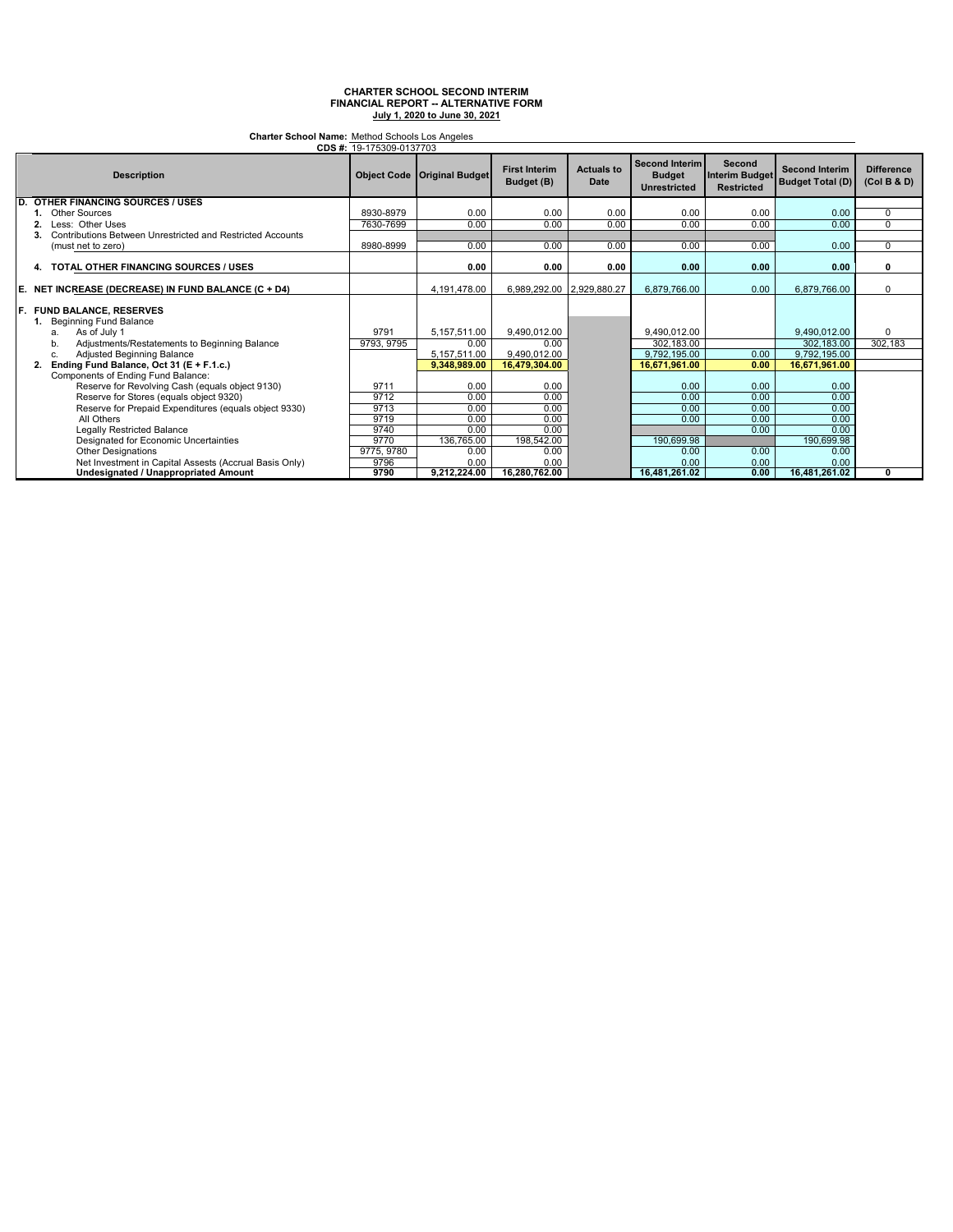### **CHARTER SCHOOL MULTI-YEAR PROJECTION - ALTERNATIVE FORM**

Charter School Name: <u>Method</u><br>CDS #: <u>19-1753</u><br>Charter Approving Entity: <u>Lots And</u><br>County: <u>Lots And</u><br>Charter #: <u>1697</u><br>Fiscal Year: 2020-21

Method Schools Los Angeles 19-175309-0137703 Acton-Agua Dulce Unified School Dsitrict Los Angeles 1697

| 2020-21 (populated from Alternative Form Tab) |                                                                                              |                    |                                      |                                                                     |                                              |                              |                              |
|-----------------------------------------------|----------------------------------------------------------------------------------------------|--------------------|--------------------------------------|---------------------------------------------------------------------|----------------------------------------------|------------------------------|------------------------------|
|                                               | <b>Description</b>                                                                           | <b>Object Code</b> | <b>Budget</b><br><b>Unrestricted</b> | Second Interim Second Interim<br><b>Budget</b><br><b>Restricted</b> | <b>Second Interim</b><br><b>Budget Total</b> | <b>Totals for</b><br>2021-22 | <b>Totals for</b><br>2022-23 |
| A.                                            | <b>REVENUES</b><br>1. LCFF Sources                                                           |                    |                                      |                                                                     |                                              |                              |                              |
|                                               | State Aid - Current Year                                                                     | 8011               | 12,137,797.00                        |                                                                     | 12,137,797.00                                | 12,474,359.00 12,582,076.00  |                              |
|                                               | <b>Education Protection Account - Current Year</b>                                           | 8012               | 258,066.00                           |                                                                     | 258,066.00                                   | 258,066.00                   | 258,066.00                   |
|                                               | State Aid - Prior Years                                                                      | 8019               | 0.00                                 |                                                                     | 0.00                                         | 0.00                         | 0.00                         |
|                                               | Transfer of Charter Schools in Lieu of Property Taxes                                        | 8096               | 593.049.00                           |                                                                     | 593.049.00                                   | 593.049.00                   | 593.049.00                   |
|                                               | Other LCFF Transfers                                                                         | 8091, 8097         | 0.00                                 |                                                                     | 0.00                                         | 0.00                         | 0.00                         |
|                                               | <b>Total, LCFF Sources</b>                                                                   |                    | 12,988,912.00                        |                                                                     | 12,988,912.00                                | 13,325,474.00 ############   |                              |
|                                               |                                                                                              |                    |                                      |                                                                     |                                              |                              |                              |
|                                               | 2. Federal Revenues                                                                          |                    |                                      |                                                                     |                                              |                              |                              |
|                                               | No Child Left Behind                                                                         | 8290               |                                      | 0.00                                                                | 0.00                                         | 0.00                         | 0.00                         |
|                                               | Special Education - Federal                                                                  | 8181, 8182         |                                      | 0.00                                                                | 0.00                                         | 0.00                         | 0.00                         |
|                                               | <b>Child Nutrition - Federal</b>                                                             | 8220               |                                      | 0.00                                                                | 0.00                                         | 0.00                         | 0.00                         |
|                                               | <b>Other Federal Revenues</b><br><b>Total. Federal Revenues</b>                              | 8290               | 0.00                                 | 207,460.00<br>207,460.00                                            | 207,460.00<br>207,460.00                     | 0.00<br>0.00                 | 0.00<br>0.00                 |
|                                               |                                                                                              |                    | 0.00                                 |                                                                     |                                              |                              |                              |
|                                               | 3. Other State Revenues                                                                      |                    |                                      |                                                                     |                                              |                              |                              |
|                                               | Special Education - State                                                                    | <b>StateRevSE</b>  |                                      | 419,357.00                                                          | 419,357.00                                   | 419,357.00                   | 419,357.00                   |
|                                               | <b>Child Nutrition Programs</b>                                                              | 8520               |                                      | 0.00                                                                | 0.00                                         | 0.00                         | 0.00                         |
|                                               | <b>Mandated Costs Reimbursements</b>                                                         | 8550               | 0.00                                 |                                                                     | 0.00                                         | 0.00                         | 0.00                         |
|                                               | Lottery - Unrestricted and Instructional Materials                                           | 8560               | 197,420.00                           | 69,678.00                                                           | 267,098.00                                   | 267,098.00                   | 267,098.00                   |
|                                               | Low Performing Student Block Grant                                                           | 8590               | 0.00                                 | 0.00                                                                | 0.00                                         | 0.00                         | 0.00                         |
|                                               | All Other State Revenues                                                                     | <b>StateRevAO</b>  | 100.00                               | 0.00                                                                | 100.00                                       | 0.00                         | 0.00                         |
|                                               | <b>Total, Other State Revenues</b>                                                           |                    | 197,520.00                           | 489,035.00                                                          | 686,555.00                                   | 686,455.00                   | 686,455.00                   |
|                                               |                                                                                              |                    |                                      |                                                                     |                                              |                              |                              |
|                                               | 4. Other Local Revenues                                                                      |                    |                                      |                                                                     |                                              |                              |                              |
|                                               | Transfers from Sponsoring LEAs to Charter Schools                                            | 8791               | 0.00                                 |                                                                     | 0.00                                         | 0.00                         | 0.00                         |
|                                               | All Other Local Revenues                                                                     | LocalRevAO         | 50,000.00                            | 0.00                                                                | 50,000.00                                    | 0.00                         | 0.00                         |
|                                               | <b>Total, Local Revenues</b>                                                                 |                    | 50.000.00                            | 0.00                                                                | 50.000.00                                    | 0.00                         | 0.00                         |
|                                               | 5. TOTAL REVENUES                                                                            |                    | 13,236,432.00                        | 696,495.00                                                          | 13,932,927.00                                | 14,011,929.00 ############   |                              |
|                                               |                                                                                              |                    |                                      |                                                                     |                                              |                              |                              |
|                                               | <b>B. EXPENDITURES</b>                                                                       |                    |                                      |                                                                     |                                              |                              |                              |
|                                               | 1. Certificated Salaries                                                                     |                    |                                      |                                                                     |                                              |                              |                              |
|                                               | <b>Teachers' Salaries</b>                                                                    | 1100               | 2.581.048.00                         | 175,000.00                                                          | 2,756,048.00                                 | 2,893,850.40                 | 3,038,542.92                 |
|                                               | <b>Certificated Pupil Support Salaries</b>                                                   | 1200               | 0.00<br>212,091.00                   | 0.00<br>0.00                                                        | 0.00<br>212,091.00                           | 0.00<br>222,695.55           | 0.00<br>233,830.33           |
|                                               | Certificated Supervisors' and Administrators' Salaries<br><b>Other Certificated Salaries</b> | 1300<br>1900       | 0.00                                 | 0.00                                                                | 0.00                                         | 0.00                         | 0.00                         |
|                                               | <b>Total, Certificated Salaries</b>                                                          |                    | 2,793,139.00                         | 175,000.00                                                          | 2,968,139.00                                 | 3,116,545.95 3,272,373.25    |                              |
|                                               |                                                                                              |                    |                                      |                                                                     |                                              |                              |                              |
|                                               | 2. Non-certificated Salaries                                                                 |                    |                                      |                                                                     |                                              |                              |                              |
|                                               | <b>Instructional Aides' Salaries</b>                                                         | 2100               | 336,380.00                           | 0.00                                                                | 336,380.00                                   | 353,199.00                   | 370.858.95                   |
|                                               | Non-certificated Support Salaries                                                            | 2200               | 0.00                                 | 0.00                                                                | 0.00                                         | 0.00                         | 0.00                         |
|                                               | Non-certificated Supervisors' and Administrators' Sal.                                       | 2300               | 124.015.00                           | 0.00                                                                | 124.015.00                                   | 130.215.75                   | 136,726.54                   |
|                                               | <b>Clerical and Office Salaries</b>                                                          | 2400               | 387,604.00                           | 0.00                                                                | 387,604.00                                   | 406,984.20                   | 427,333.41                   |
|                                               | <b>Other Non-certificated Salaries</b>                                                       | 2900               | 0.00                                 | 0.00                                                                | 0.00                                         | 0.00                         | 0.00                         |
|                                               | <b>Total, Non-certificated Salaries</b>                                                      |                    | 847,999.00                           | 0.00                                                                | 847,999.00                                   | 890,398.95                   | 934,918.90                   |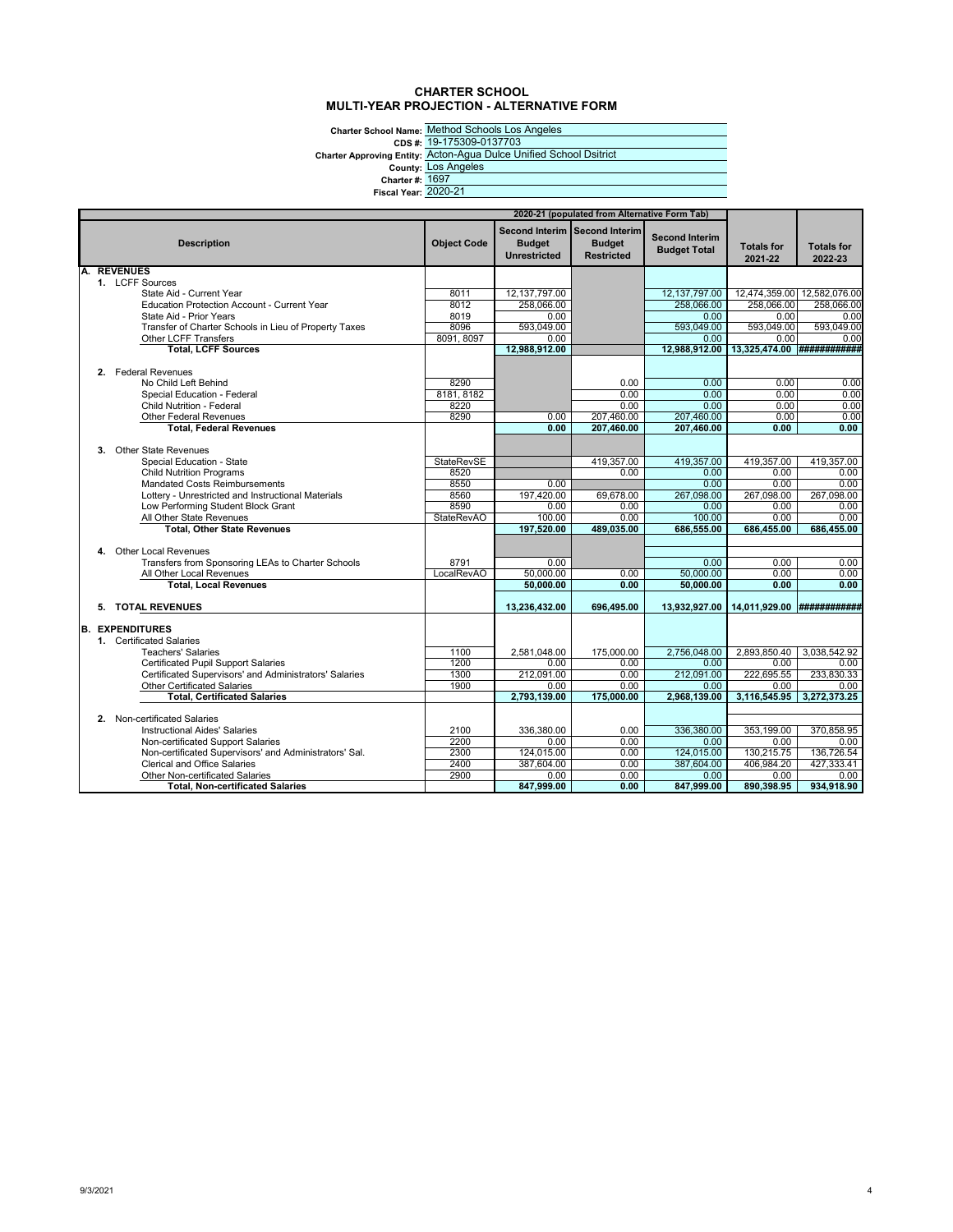|    | <b>Description</b>                                                                     | <b>Object Code</b> | Second Interim Second Interim<br><b>Budget</b><br><b>Unrestricted</b> | <b>Budget</b><br>Restricted | <b>Second Interim</b><br><b>Budget Total</b> | <b>Totals for</b><br>2021-22 | <b>Totals for</b><br>2022-23 |
|----|----------------------------------------------------------------------------------------|--------------------|-----------------------------------------------------------------------|-----------------------------|----------------------------------------------|------------------------------|------------------------------|
|    | 3. Employee Benefits                                                                   |                    |                                                                       |                             |                                              |                              |                              |
|    | <b>STRS</b>                                                                            | 3101-3102          | 0.00                                                                  | 0.00                        | 0.00                                         | 0.00                         | 0.00                         |
|    | <b>PERS</b>                                                                            | 3201-3202          | 0.00                                                                  | 0.00                        | 0.00                                         | 0.00                         | 0.00                         |
|    | OASDI / Medicare / Alternative                                                         | 3301-3302          | 287,181.00                                                            | 13,563.00                   | 300,744.00                                   | 315,781.20                   | 331,570.26                   |
|    | <b>Health and Welfare Benefits</b>                                                     | 3401-3402          | 214,237.00                                                            | 25,000.00                   | 239,237.00                                   | 251,198.85                   | 263,758.79                   |
|    | Unemployment Insurance                                                                 | 3501-3502          | 73,766.00                                                             | 2,625.00                    | 76,391.00                                    | 80,210.55                    | 84,221.08                    |
|    | Workers' Compensation Insurance                                                        | 3601-3602          | 58,528.00                                                             | 4,375.00                    | 62,903.00                                    | 66,048.15                    | 69,350.56                    |
|    | <b>Retiree Benefits</b>                                                                | 3701-3702          | 0.00                                                                  | 0.00                        | 0.00                                         | 0.00                         | 0.00                         |
|    | PERS Reduction (for revenue limit funded schools)                                      | 3801-3802          | 0.00                                                                  | 0.00                        | 0.00                                         | 0.00                         | 0.00                         |
|    | <b>Other Employee Benefits</b>                                                         | 3901-3902          | 38,646.00                                                             | 8,750.00                    | 47,396.00                                    | 49,765.80                    | 52,254.09                    |
|    | <b>Total, Employee Benefits</b>                                                        |                    | 672,358.00                                                            | 54,313.00                   | 726,671.00                                   | 763,004.55                   | 801,154.78                   |
|    |                                                                                        |                    |                                                                       |                             |                                              |                              |                              |
| 4. | <b>Books and Supplies</b>                                                              |                    |                                                                       |                             |                                              |                              |                              |
|    | Approved Textbooks and Core Curricula Materials                                        | 4100               | 538,985.00                                                            | 207,460.00                  | 746,445.00                                   | 783,767.25                   | 822,955.61                   |
|    | Books and Other Reference Materials                                                    | 4200               | 385,875.00                                                            | 0.00                        | 385,875.00                                   | 405,168.75                   | 425,427.19                   |
|    | <b>Materials and Supplies</b>                                                          | 4300               | 20,322.00                                                             | 69,678.00                   | 90,000.00                                    | 94,500.00                    | 99,225.00                    |
|    | Noncapitalized Equipment                                                               | 4400               | 114,956.00                                                            | 65,044.00                   | 180,000.00                                   | 189,000.00                   | 198,450.00                   |
|    | Food                                                                                   | 4700               | 0.00                                                                  | 0.00                        | 0.00                                         | 0.00                         | 0.00                         |
|    | <b>Total, Books and Supplies</b>                                                       |                    | 1,060,138.00                                                          | 342,182.00                  | 1,402,320.00                                 |                              | 1,472,436.00 1,546,057.80    |
|    |                                                                                        |                    |                                                                       |                             |                                              |                              |                              |
|    | 5. Services and Other Operating Expenditures                                           |                    |                                                                       |                             |                                              |                              |                              |
|    | <b>Subagreeemnts for Services</b>                                                      | 5100               | 0.00                                                                  | 0.00                        | 0.00                                         | 0.00                         | 0.00                         |
|    | <b>Travel and Conferences</b>                                                          | 5200               | 49,750.00                                                             | 0.00                        | 49,750.00                                    | 52,237.50                    | 54,849.38                    |
|    | Dues and Memberships                                                                   | 5300               | 7,500.00                                                              | 0.00                        | 7,500.00                                     | 7,875.00                     | 8.268.75                     |
|    | Insurance                                                                              | 5400               | 40,000.00                                                             | 0.00                        | 40,000.00                                    | 42,000.00                    | 44,100.00                    |
|    | Operations and Housekeeping Services                                                   | 5500               | 10,500.00                                                             | 0.00                        | 10,500.00                                    | 11,025.00                    | 11,576.25                    |
|    | Rentals, Leases, Repairs, and Noncap. Improvements                                     | 5600               | 195,000.00                                                            | 0.00                        | 195,000.00                                   | 204,750.00                   | 214,987.50                   |
|    | Professional/Consulting Services and Operating Expend.                                 | 5800               | 610,282.00                                                            | 125,000.00                  | 735,282.00                                   | 772,046.10                   | 810,648.41                   |
|    | Communications                                                                         | 5900               | 70,000.00                                                             | 0.00                        | 70,000.00                                    | 73,500.00                    | 77,175,00                    |
|    | <b>Total, Services and Other Operating Expenditures</b>                                |                    | 983,032.00                                                            | 125,000.00                  | 1,108,032.00                                 | 1,163,433.60                 | 1,221,605.28                 |
|    |                                                                                        |                    |                                                                       |                             |                                              |                              |                              |
|    | 6. Capital Outlay<br>(Objects 6100-6170, 6200-6500 for modified<br>accrual basis only) |                    |                                                                       |                             |                                              |                              |                              |
|    | Land and Land Improvements                                                             | 6100-6170          | 0.00                                                                  | 0.00                        | 0.00                                         | 0.00                         | 0.00                         |
|    | Buildings and Improvements of Buildings                                                | 6200               | 0.00                                                                  | 0.00                        | 0.00                                         | 0.00                         | 0.00                         |
|    | Books and Media for New School Libraries or Major                                      |                    | 0.00                                                                  | 0.00                        | 0.00                                         | 0.00                         | 0.00                         |
|    | <b>Expansion of School Libraries</b>                                                   | 6300               | 0.00                                                                  | 0.00                        | 0.00                                         | 0.00                         | 0.00                         |
|    | Equipment                                                                              | 6400               | 0.00                                                                  | 0.00                        | 0.00                                         | 0.00                         | 0.00                         |
|    | <b>Equipment Replacement</b>                                                           | 6500               | 0.00                                                                  | 0.00                        | 0.00                                         | 0.00                         | 0.00                         |
|    | Depreciation Expense (for accrual basis only)                                          | 6900               | 0.00                                                                  | 0.00                        | 0.00                                         | 0.00                         | 0.00                         |
|    | <b>Total, Capital Outlay</b>                                                           |                    | 0.00                                                                  | 0.00                        | 0.00                                         | 0.00                         | 0.00                         |
|    | 7. Other Outgo                                                                         |                    |                                                                       |                             |                                              |                              |                              |
|    | Tuition to Other Schools                                                               | 7110-7143          | 0.00                                                                  | 0.00                        | 0.00                                         | 0.00                         | 0.00                         |
|    | Transfers of Pass-Through Revenues to Other LEAs                                       | 7211-7213          | 0.00                                                                  | 0.00                        | 0.00                                         | 0.00                         | 0.00                         |
|    | Transfers of Apportionments to Other LEAs - Spec. Ed.                                  | 7221-7223SE        | 0.00                                                                  | 0.00                        | 0.00                                         | 0.00                         | 0.00                         |
|    | Transfers of Apportionments to Other LEAs - All Other                                  | 7221-7223AO        | 0.00                                                                  | 0.00                        | 0.00                                         | 0.00                         | 0.00                         |
|    | All Other Transfers                                                                    | 7280-7299          | 0.00                                                                  | 0.00                        | 0.00                                         | 0.00                         | 0.00                         |
|    | Debt Service:                                                                          |                    |                                                                       |                             |                                              |                              |                              |
|    | Interest                                                                               | 7438               | 0.00                                                                  | 0.00                        | 0.00                                         | 0.00                         | 0.00                         |
|    | Principal (for modified accrual basis only)                                            | 7439               | 0.00                                                                  | 0.00                        | 0.00                                         | 0.00                         | 0.00                         |
|    | Total, Other Outgo                                                                     |                    | 0.00                                                                  | 0.00                        | 0.00                                         | 0.00                         | 0.00                         |
|    | 8. TOTAL EXPENDITURES                                                                  |                    | 6,356,666.00                                                          | 696,495.00                  | 7,053,161.00                                 | 7,405,819.05                 | 7,776,110.00                 |
|    | C. EXCESS (DEFICIENCY) OF REVENUES OVER EXPEND.                                        |                    |                                                                       |                             |                                              |                              |                              |
|    | BEFORE OTHER FINANCING SOURCES AND USES (A5-B8)                                        |                    | 6.879.766.00                                                          | 0.00                        | 6,879,766.00                                 |                              | 6,606,109.95 6,343,536.00    |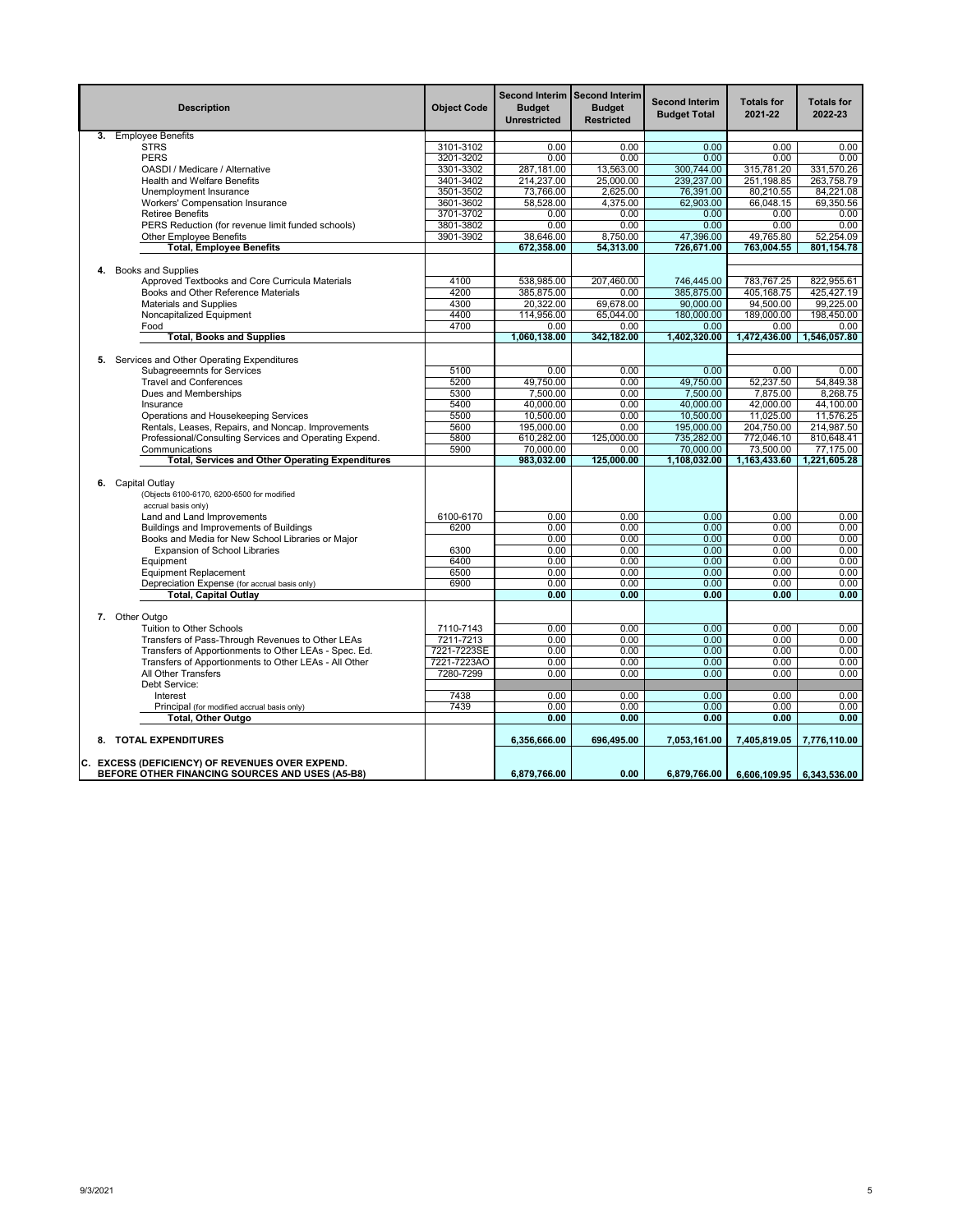|    | <b>Description</b>                                                      | <b>Object Code</b> | <b>Budget</b><br><b>Unrestricted</b> | Second Interim Second Interim<br><b>Budget</b><br><b>Restricted</b> | <b>Second Interim</b><br><b>Budget Total</b> | <b>Totals for</b><br>2021-22 | <b>Totals for</b><br>2022-23 |
|----|-------------------------------------------------------------------------|--------------------|--------------------------------------|---------------------------------------------------------------------|----------------------------------------------|------------------------------|------------------------------|
| D. | <b>OTHER FINANCING SOURCES / USES</b>                                   |                    |                                      |                                                                     |                                              |                              |                              |
|    | Other Sources                                                           | 8930-8979          | 0.00                                 | 0.00                                                                | 0.00                                         | 0.00                         | 0.00                         |
|    | Less: Other Uses                                                        | 7630-7699          | 0.00                                 | 0.00                                                                | 0.00                                         | 0.00                         | 0.00                         |
|    | <b>Contributions Between Unrestricted and Restricted Accounts</b><br>3. |                    |                                      |                                                                     |                                              |                              |                              |
|    | (must net to zero)                                                      | 8980-8999          | 0.00                                 | 0.00                                                                | 0.00                                         | 0.00                         | 0.00                         |
|    | <b>TOTAL OTHER FINANCING SOURCES / USES</b><br>4.                       |                    | 0.00                                 | 0.00                                                                | 0.00                                         | 0.00                         | 0.00                         |
| Е. | NET INCREASE (DECREASE) IN FUND BALANCE (C + D4)                        |                    | 6.879.766.00                         | 0.00                                                                | 6,879,766.00                                 | 6,606,109.95                 | 6.343.536.00                 |
|    |                                                                         |                    |                                      |                                                                     |                                              |                              |                              |
| F. | <b>FUND BALANCE, RESERVES</b>                                           |                    |                                      |                                                                     |                                              |                              |                              |
|    | <b>Beginning Fund Balance</b><br>1.                                     |                    | 0.00                                 | 0.00                                                                |                                              |                              |                              |
|    | As of July 1<br>a.                                                      | 9791               | 9.490.012.00                         | 0.00                                                                | 9.490.012.00                                 | 16.671.961.00                | <b>############</b>          |
|    | Adjustments/Restatements to Beginning Balance<br>b.                     | 9793, 9795         | 302.183.00                           | 0.00                                                                | 302.183.00                                   | 0.00                         | 0.00                         |
|    | <b>Adjusted Beginning Balance</b><br>C.                                 |                    | 9.792.195.00                         | 0.00                                                                | 9.792.195.00                                 | 16,671,961.00                | ###########                  |
|    | Ending Fund Balance, Oct 31 (E + F.1.c.)<br>2.                          |                    | 16,671,961.00                        | 0.00                                                                | 16.671.961.00                                | 23,278,070.95                |                              |
|    | Components of Ending Fund Balance:                                      |                    |                                      |                                                                     |                                              |                              |                              |
|    | Reserve for Revolving Cash (equals object 9130)                         | 9711               | 0.00                                 | 0.00                                                                | 0.00                                         | 0.00                         | 0.00                         |
|    | Reserve for Stores (equals object 9320)                                 | 9712               | 0.00                                 | 0.00                                                                | 0.00                                         | 0.00                         | 0.00                         |
|    | Reserve for Prepaid Expenditures (equals object 9330)                   | 9713               | 0.00                                 | 0.00                                                                | 0.00                                         | 0.00                         | 0.00                         |
|    | All Others                                                              | 9719               | 0.00                                 | 0.00                                                                | 0.00                                         | 0.00                         | 0.00                         |
|    | <b>Legally Restricted Balance</b>                                       | 9740               |                                      | 0.00                                                                | 0.00                                         | 0.00                         | 0.00                         |
|    | Designated for Economic Uncertainties                                   | 9770               | 190,699.98                           |                                                                     | 190,699.98                                   | 222, 174.57                  | 233,283.30                   |
|    | <b>Other Designations</b>                                               | 9775, 9780         | 0.00                                 | 0.00                                                                | 0.00                                         | 0.00                         | 0.00                         |
|    | Net Investment in Capital Assests (Accrual Basis Only)                  | 9796               | 0.00                                 | 0.00                                                                | 0.00                                         | 0.00                         | 0.00                         |
|    | Undesignated / Unappropriated Amount                                    | 9790               | 16.481.261.02                        | 0.00                                                                |                                              | 16,481,261.02 23,055,896.38  | ############                 |